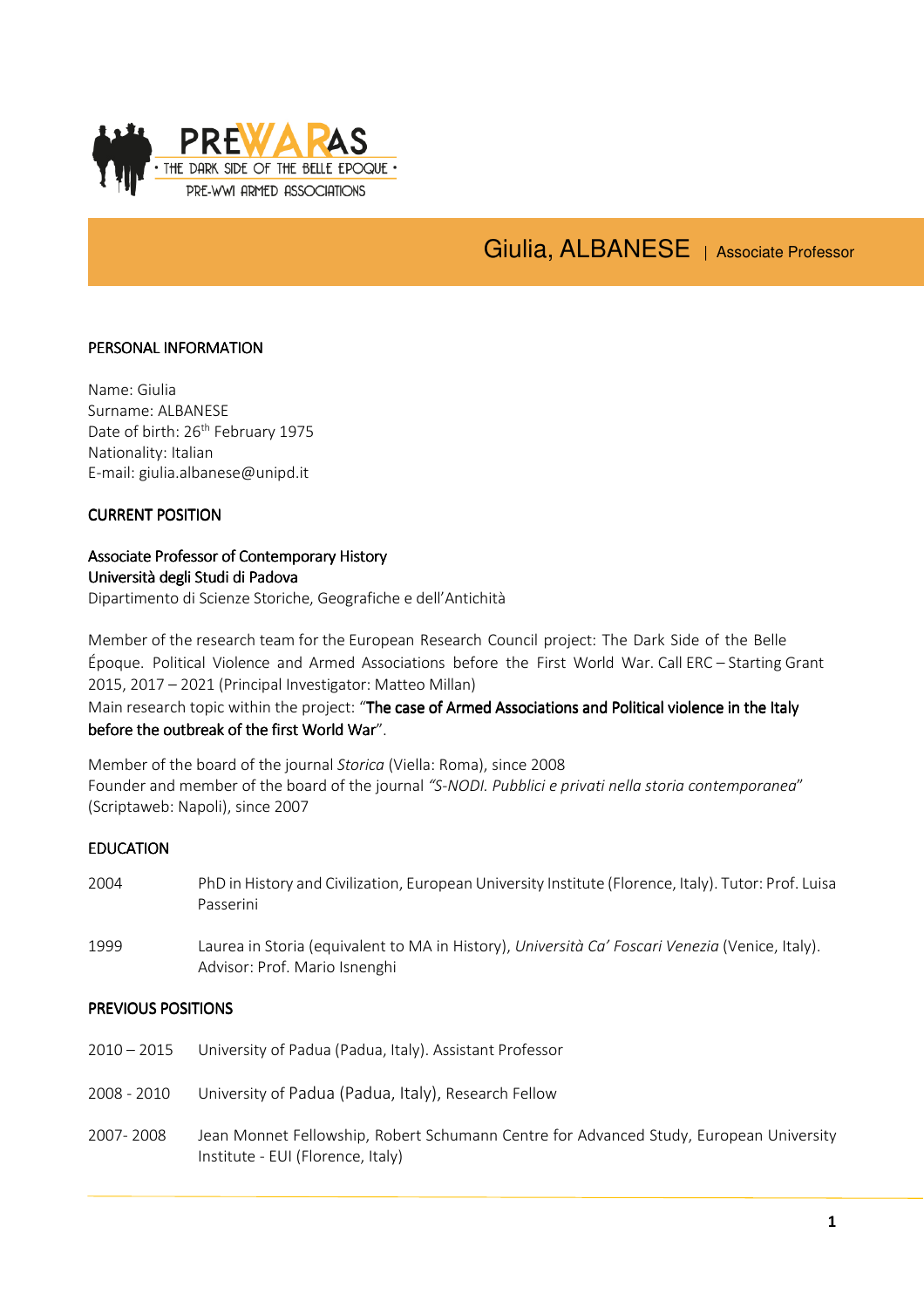| 2005-2007 | University of Padua (Padua, Italy), Postdoctoral Fellowship                                                                                                |
|-----------|------------------------------------------------------------------------------------------------------------------------------------------------------------|
| 2005      | Research assistantship, project directed by Proff. Heinz Gerhard Haupt and Donatella Della<br>Porta, European University Institute – EUI (Florence, Italy) |
| 2003-2004 | Istituto italiano per gli studi storici, Research fellowship                                                                                               |

2002 – 2010 Member of the Editorial Board of SISSCO Yearbook "Il Mestiere dello Storico". Author of various book reviews appearing in the Yearbook

## FELLOWSHIPS, PRIZES

- 2016 Visiting Fellow at the Mehrc, University of Oxford (Oxford, U.K.), 01.10.2016 30.11.2016 2015 Visiting Fellow at the Mehrc, University of Oxford (Oxford, U.K.), 01.10.2015 – 30.11.2015 2014 International visiting fellowship, Cassa di Risparmio Padova e Rovigo (Padua, Italy), 01.10.2014 – 30.11.2014) 2009 Fellowship for archival research at the Gulbenkian Fundation (Lisbon, Portugal), 01.05.2009 – 31.05.2009 2006 For the book "La marcia su Roma": Santa Marinella Prize for 'History' and Special mention for the third edition of the Premio Gallo (Vicenza, Italy)
- 2005 Postdoctoral fellowship for the Istituto de Ciências Sociais da Universidade de Lisboa (Lisbon, Portugal), Fundação Fundacão para a Ciência e a Tecnologia, 01.05.2005 – 31.05.2005

#### SELECTED LECTURES, TALKS AND CONFERENCE PARTICIPATION

- 2017 "Italian, Male and Fascist. Rethinking Italian Citizenship during the Fascist Regime", Conference at the Center for the Humanities, Wolfson College (Cambridge, U.K.), 10.10.2017
- 2017 "Fascist Brokers: Transnational networking in and beyond Europe", paper on "La lezione" italiana: Representing and promoting fascism abroad in the 1920s", Conference held at the Institute for Advanced Studies (Kostanz, Germany), 10-12.05.2017
- 2015 "Fascism across borders", paper on "The Crisis of Liberal Institutions in Mediterranean Europe", Conference at the New School for social research, Columbia University (New York, U.S.A.), 01-02.04.2015
- 2014 Joint seminar of Modern Historians promoted by the University of Padua and the University of Oxford (Oxford, U.K.), 24.09.2014
- 2014 "La Gran Guerra y sus consecuencias: las alternativas a la quiebra de la civilzación liberal", paper on "War, violence and the crisis of the liberal State in Italy, Portugal and Spain", Conference at the Universidad Autonoma de Barcelona – UAB (Barcelona, Spain), 07- 08.05.2014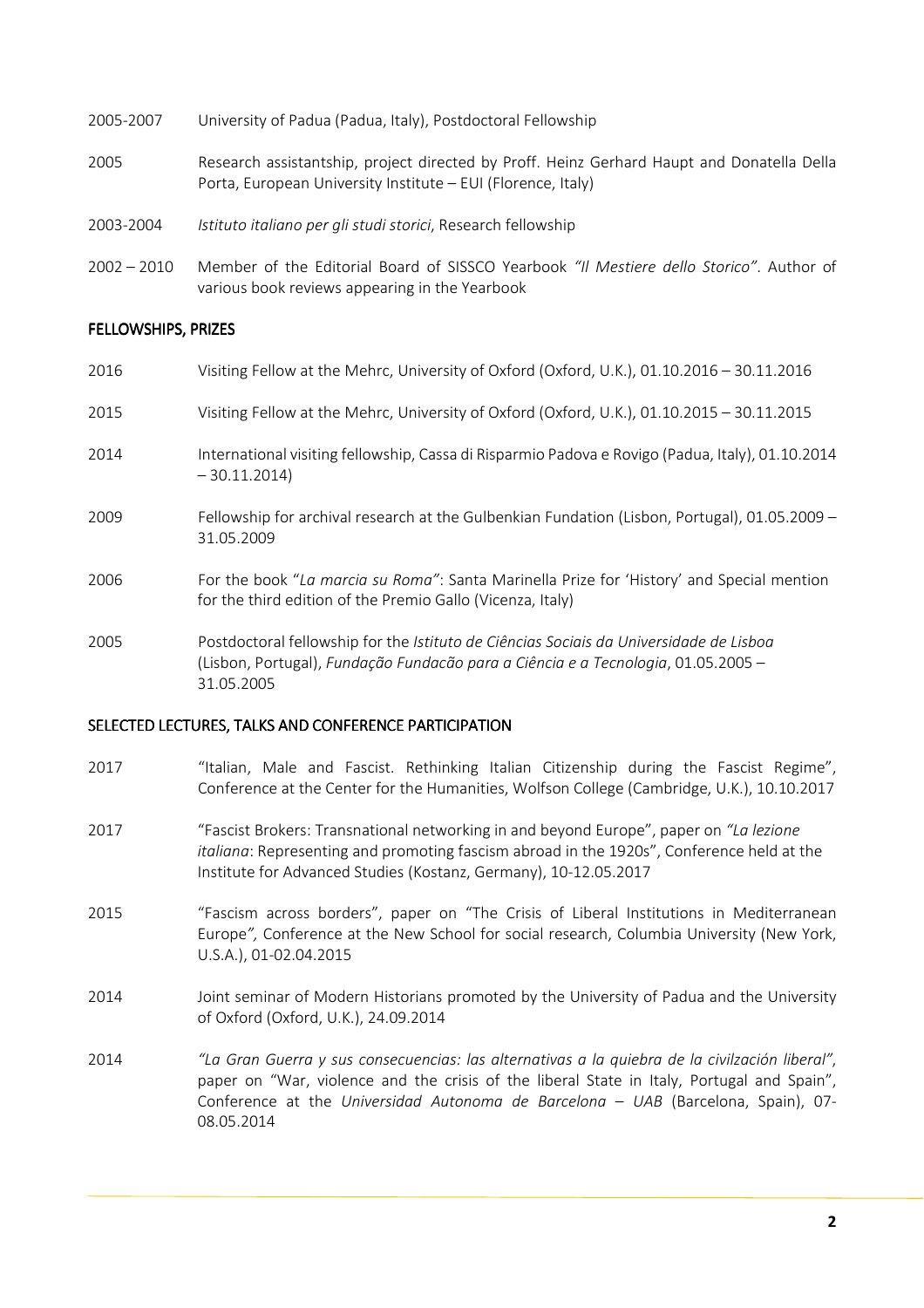- 2013 "L'Antifascisme en question, 1922-45: nouveaux objets, nouveaux débats", paper on "Brutalisation de la politique et crise de l'État libéral. Une proposition de lecture comparée", international conference at the College d'Espagne, Maison de l'Italie (Paris, France), 07-08.06.2013 2012 "Il regime fascista e l'Europa tra le due guerre. Una storia transazionale" paper on "La Marcia su Roma in Spagna e in Portogallo", conference at the Senate Library (Biblioteca del Senato) held in collaboration with the Deutsches Historisches Institut in Rome and the École Française de Rome (Rome, Italy), 18-19.10.2012 2011 "The politics of coup d'état. Italy, Spain and Portugal in the 1920s", lecture at the University of Glasgow (Glasgow, U.K.), 07.02.2011 2010 "Soviet Socialism, Kemalism, Italian Fascism. Comparative Approaches" paper on "Violent beginnings and the impact of violence on State and society in Italy", conference at the Freiburg Institute for Advanced Studies (Freiburg, France), 02-04.12.2010
- 2010 "National and transnational outlooks. New approaches to Italian fascism", conference on "Fascism and the historians: past, present and future" with Geoff Eley and Christian Goeschel, paper presentation at the Birkbeck College (London, U.K.), 24.05.2010

## SELECTED PUBLICATIONS

- 2014 G. Albanese, "Dittature mediterranee. Sovversioni fasciste e colpi di stato in Italia, Spagna e Portogallo", (Laterza, Roma-Bari)
- 2016 G. Albanese, "Searching for Antifascism. Historiography, the crisis of the Liberal State and the Birth of Fascism and Antifascism in Italy, Spain and Portugal" in Hugo García, Mercedes Yusta, Xavier Tabet e Cristina Climaco, eds., "Rethinking Antifascism. History, Memory and Politics, 1922 to the Present" (Berghahn Books: New York), pp. 76-90
- 2016 G. Albanese, "Fascismo e politica della violenza", in Simone Neri Serneri, a cura di, 1914-45. L'Italia nella guerra europea dei trent'anni (Viella: Roma), pp. 69-80
- 2015 G. Albanese, "Mussolinis Marsch auf Rom. Die Kapitulation des liberalen Staates vor dem Faschismus" (Ferdinand Shöningh, Paderborn), translation of "La marcia su Roma" (Laterza: Roma-Bari)
- 2015 G. Albanese, "The Italians and Fascism", in Contemporary European History, a. 24, n. 2, pp. 317-322
- 2014 G. Albanese, "Brutalizzazione e violenza alle origini del fascismo", in Studi storici, a. LV, n. 1, pp. 3-14
- 2014 G. Albanese, "Guerra, violencia y la crisis del Estado liberal en Italia, España y Portugal", in Francisco Morente, G. Albanese, Javier Rodrigo, eds., "Tierras de nadie. La Primera guerra mondial y sus consecuencias" (Editorial Comares: Granada)
- 2012 G. Albanese, "Dittature. La creazione di un nuovo regime in Italia, Spagna e Portogallo", in E. Betta, D.L. Caglioti, E. Papadia, "Le forme del politico. Studi di storia per Raffaele Romanelli", (Viella: Roma), pp. 97-116;